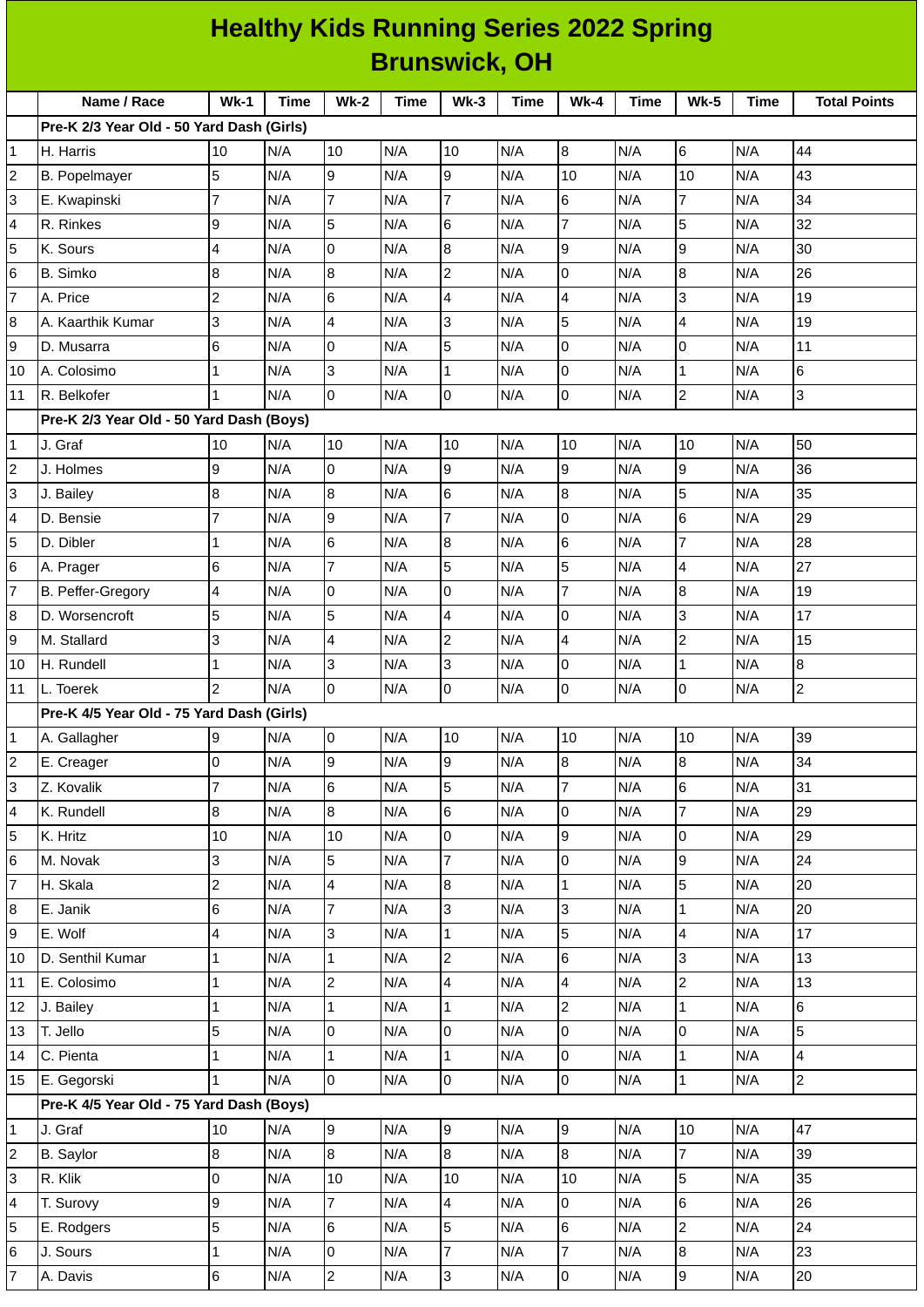## **Healthy Kids Running Series 2022 Spring Brunswick, OH**

| 8           | Z. Radey                                    | 3                       | N/A   | 3                       | N/A   | $\overline{c}$          | N/A   | 3                | N/A   | $\overline{1}$          | N/A   | 12             |
|-------------|---------------------------------------------|-------------------------|-------|-------------------------|-------|-------------------------|-------|------------------|-------|-------------------------|-------|----------------|
| 9           | A. Surender                                 | 4                       | N/A   | $\overline{1}$          | N/A   | $\mathbf{1}$            | N/A   | 4                | N/A   | $\mathbf 1$             | N/A   | 11             |
| 10          | H. DeAngelis                                | $\overline{7}$          | N/A   | $\overline{4}$          | N/A   | l0                      | N/A   | 0                | N/A   | 0                       | N/A   | 11             |
| 11          | C. Dibler                                   | $\overline{c}$          | N/A   | $\mathbf{1}$            | N/A   | $\mathbf 1$             | N/A   | 5                | N/A   | $\mathbf{1}$            | N/A   | 10             |
| 12          | A. Spurlin                                  | 0                       | N/A   | $\overline{1}$          | N/A   | 6                       | N/A   | 0                | N/A   | 3                       | N/A   | 10             |
| 13          | E. Chahulski                                | $\mathbf{1}$            | N/A   | 5                       | N/A   | $\overline{0}$          | N/A   | $\mathsf 0$      | N/A   | $\mathbf 1$             | N/A   | $\overline{7}$ |
| 14          | N. Groves                                   | $\mathbf{1}$            | N/A   | $\mathbf{1}$            | N/A   | $\mathbf 1$             | N/A   | $\mathbf 1$      | N/A   | $\mathbf{1}$            | N/A   | 5              |
| 15          | R. Scavuzzo                                 | O                       | N/A   | $\overline{0}$          | N/A   | O                       | N/A   | 0                | N/A   | 4                       | N/A   | 4              |
| 16          | R. Scavuzzo                                 | O                       | N/A   | O                       | N/A   | 0                       | N/A   | 0                | N/A   | $\pmb{4}$               | N/A   | 4              |
| 17          | H. Janik                                    | l0                      | N/A   | $\overline{1}$          | N/A   | l0                      | N/A   | $\overline{c}$   | N/A   | $\mathsf 0$             | N/A   | 3              |
|             | Kindergarten & 1st Grade - 1/4 Mile (Girls) |                         |       |                         |       |                         |       |                  |       |                         |       |                |
| 1           | E. Price                                    | 10                      | 01:49 | 10                      | 01:48 | 8                       | 01:48 | 10               | 01:47 | 10                      | 01:39 | 48             |
| 2           | E. Sholtis                                  | 5                       | 02:13 | $\boldsymbol{8}$        | 02:00 | $\overline{7}$          | 01:53 | 8                | 01:54 | 6                       | 01:56 | 34             |
| 3           | <b>B.</b> Bailey                            | 4                       | 02:15 | $6\overline{6}$         | 02:05 | $\overline{c}$          | 02:04 | $\boldsymbol{9}$ | 01:52 | $\bf{8}$                | 01:52 | 29             |
| 4           | E. Simko                                    | 8                       | 01:54 | $\overline{\mathbf{4}}$ | 02:13 | 9                       | 01:47 | $\overline{7}$   | 01:55 | $\mathsf 0$             | N/A   | 28             |
| 5           | B. Musarra                                  | 9                       | 01:50 | $\overline{0}$          | N/A   | 10                      | 01:45 | 0                | N/A   | 9                       | 01:42 | 28             |
| 6           | S. Michaels                                 | $\overline{7}$          | 02:04 | $\overline{7}$          | 02:02 | $\overline{\mathbf{4}}$ | 02:01 | 5                | 01:59 | $\mathbf{1}$            | 02:13 | 24             |
| 7           | K. Blankenship                              | 0                       | N/A   | 9                       | 01:56 | 5                       | 02:00 | 6                | 01:57 | 3                       | 02:06 | 23             |
| 8           | C. Hudak                                    | $6\phantom{.}6$         | 02:10 | $\overline{0}$          | N/A   | 6                       | 01:58 | 4                | 02:03 | 5                       | 02:00 | 21             |
| 9           | D. Davis                                    | 3                       | 02:17 | 5                       | 02:12 | 3                       | 02:03 | 0                | N/A   | $\overline{\mathbf{4}}$ | 02:01 | 15             |
| 10          | J. Maust                                    | $\overline{c}$          | 02:18 | $\overline{0}$          | N/A   | 0                       | N/A   | 0                | N/A   | 7                       | 01:53 | 9              |
| 11          | C. Rundell                                  | $\mathbf{1}$            | 02:42 | $\overline{2}$          | 02:21 | $\mathbf{1}$            | 02:12 | 3                | 02:21 | $\mathbf 1$             | 02:08 | 8              |
| 12          | B. Wolf                                     | $\mathbf{1}$            | 02:22 | $\mathbf{1}$            | 02:28 | $\mathbf{1}$            | 02:23 | $\overline{c}$   | 02:27 | $\mathbf 1$             | 02:24 | 6              |
| 13          | S. Edgar                                    | 1                       | 02:19 | $\overline{3}$          | 02:16 | l0                      | N/A   | 0                | N/A   | $\mathbf 2$             | 02:07 | 6              |
| 14          | C. Holmes                                   | $\mathbf{1}$            | 02:56 | $\overline{0}$          | N/A   | $\mathbf 1$             | 02:47 | $\mathbf 1$      | 02:48 | $\mathbf{1}$            | 02:52 | 4              |
| 15          | G. Vuchak                                   | $\mathbf{1}$            | 02:30 | $\overline{0}$          | N/A   | $\mathbf 1$             | 02:19 | 0                | N/A   | $\mathbf 1$             | 02:21 | 3              |
| 16          | C. Hardin                                   | $\mathbf{1}$            | N/A   | $\overline{0}$          | N/A   | lo                      | N/A   | 0                | N/A   | $\mathbf 1$             | N/A   | $\overline{c}$ |
| 17          | A. Rodgers                                  | $\mathbf{1}$            | 02:53 | $\mathbf{1}$            | 03:04 | $\overline{0}$          | N/A   | $\mathsf 0$      | N/A   | $\overline{0}$          | N/A   | $\overline{c}$ |
|             | Kindergarten & 1st Grade - 1/4 Mile (Boys)  |                         |       |                         |       |                         |       |                  |       |                         |       |                |
| $\mathbf 1$ | J. Palmer                                   | 10                      | 01:43 | 10                      | 01:46 | 10                      | 01:40 | 10               | 01:41 | 10                      | 01:37 | 50             |
| 2           | J. Popelmayer                               | $\overline{\mathbf{4}}$ | 02:11 | $\overline{7}$          | 01:56 | 9                       | 01:44 | 8                | 01:51 | $\overline{9}$          | 01:38 | 37             |
| 3           | E. Miesse                                   | $\overline{7}$          | 02:04 | $\boldsymbol{8}$        | 01:54 | 8                       | 01:50 | 7                | 01:52 | 7                       | 01:55 | 37             |
| 4           | C. Tully                                    | 6                       | 02:07 | 5                       | 02:04 | 5                       | 01:59 | 9                | 01:48 | $8\,$                   | 01:54 | 33             |
| 5           | I. Ols                                      | $\, 8$                  | 02:03 | $\overline{4}$          | 02:05 | 6                       | 01:56 | 6                | 01:53 | 3                       | 02:02 | 27             |
| 6           | O. Crow                                     | 3                       | 02:12 | $6\overline{6}$         | 02:03 | $\overline{7}$          | 01:55 | 4                | 02:02 | 5                       | 01:58 | 25             |
| 7           | R. Nader                                    | 9                       | 02:02 | 9                       | 01:49 | l0                      | N/A   | $\mathbf 1$      | N/A   | 0                       | N/A   | 19             |
| 8           | C. Hardin                                   | $\mathbf{1}$            | 02:23 | 0                       | N/A   | 3                       | 02:03 | 3                | 02:03 | 6                       | 01:56 | 13             |
| 9           | J. Sarris                                   | 0                       | N/A   | 3                       | 02:10 | $\overline{4}$          | 02:02 | 5                | 01:58 | 0                       | N/A   | 12             |
| 10          | <b>B.</b> Bensie                            | $\overline{c}$          | 02:14 | $\overline{2}$          | 02:12 | $\mathbf{1}$            | 02:10 | 0                | N/A   | $\overline{\mathbf{4}}$ | 02:00 | 9              |
| 11          | A. Dibler                                   | $\mathbf{1}$            | 02:33 | $\mathbf{1}$            | 02:25 | $\overline{c}$          | 02:06 | 1                | 03:51 | 1                       | 02:07 | 6              |
| 12          | J. Gegorski                                 | 5                       | 02:09 | $\overline{0}$          | N/A   | $\mathsf 0$             | N/A   | 0                | N/A   | $\mathbf{1}$            | 02:09 | 6              |
| 13          | N. Duplago                                  | 0                       | N/A   | $\overline{1}$          | 02:15 | $\mathbf{1}$            | 02:07 | $\overline{c}$   | 02:05 | $\mathbf 1$             | 02:08 | 5              |
| 14          | <b>B.</b> Pienta                            | $\mathbf{1}$            | 02:26 | $\mathbf{1}$            | 02:28 | $\mathbf{1}$            | 02:21 | 0                | N/A   | $\mathbf 1$             | 02:14 | 4              |
| 15          | E. Hassinger                                | 1                       | 02:37 | $\mathbf{1}$            | 03:10 | $\mathbf{1}$            | 02:45 | $\mathbf 1$      | 02:30 | $\mathsf 0$             | N/A   | 4              |
| 16          | J. Dunmire                                  | $\mathbf{1}$            | 02:20 | $\overline{0}$          | N/A   | O                       | N/A   | $\mathbf{1}$     | 02:18 | $\overline{2}$          | 02:06 | 4              |
| 17          | C. Brueckner                                | $\mathbf{1}$            | 02:18 | $\overline{0}$          | N/A   | l0                      | N/A   | 0                | N/A   | 0                       | N/A   | $\mathbf{1}$   |
| 18          | J. Jello                                    | $\mathbf{1}$            | 02:25 | $\overline{0}$          | N/A   | l0                      | N/A   | 0                | N/A   | $\mathsf 0$             | N/A   | $\mathbf{1}$   |
| 19          | C. DeAngelis                                | $\mathbf{1}$            | 02:27 | 0                       | N/A   | 0                       | N/A   | 0                | N/A   | $\overline{0}$          | N/A   | $\mathbf{1}$   |
|             | 2nd & 3rd Grade - 1/2 Mile (Girls)          |                         |       |                         |       |                         |       |                  |       |                         |       |                |